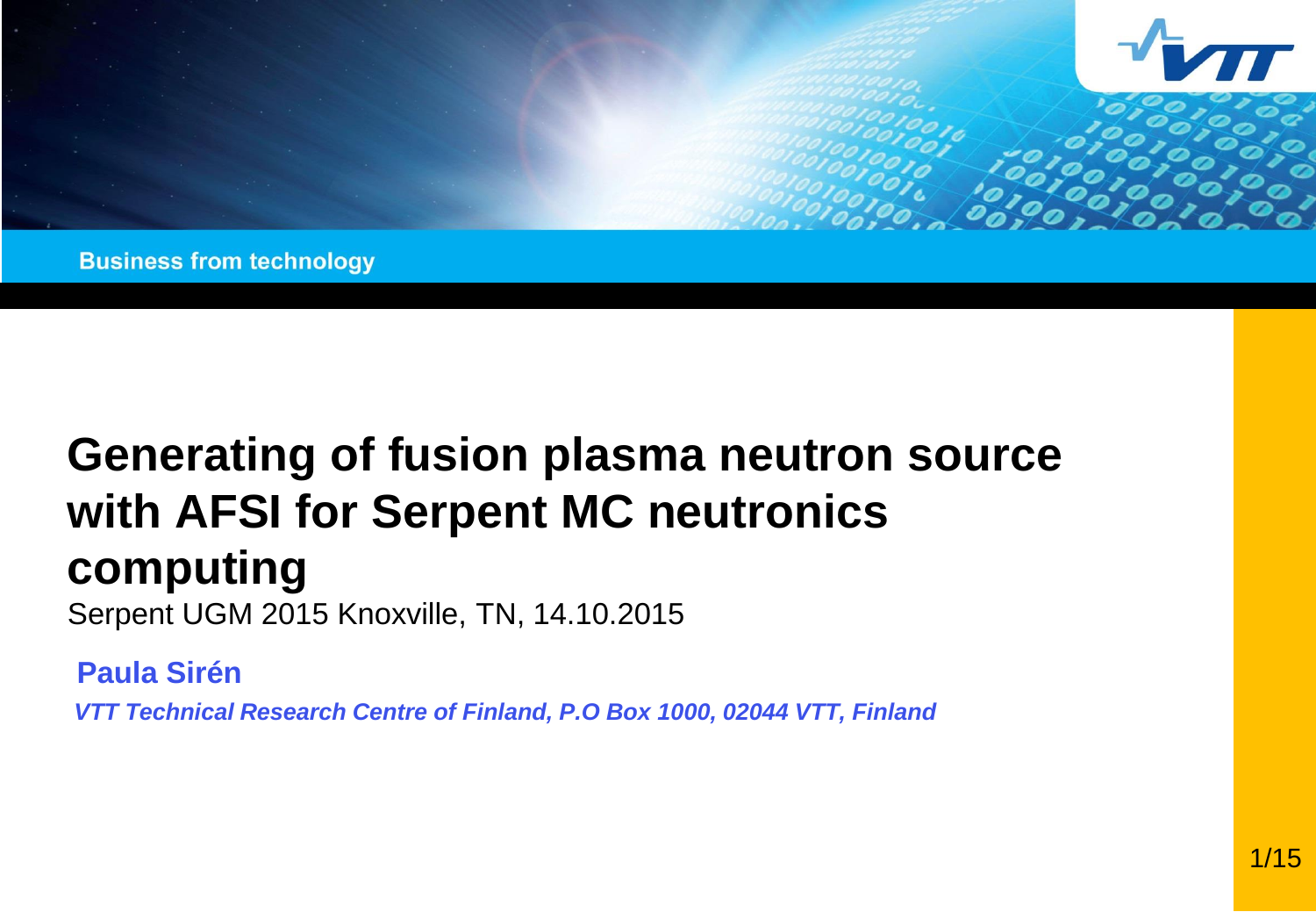

## **Outline**

**Introduction to magnetically confined fusion**

#### **Neutron production in a plasma**

- Reactions
- General features in the modelling of neutron source in toroidal geometry

#### **Tools**

• Codes & code systems

#### **Serpent neutron source**

- Data structure
- Example cases

#### **Conclusions, further studies & open questions**

- Remarks
- Questions?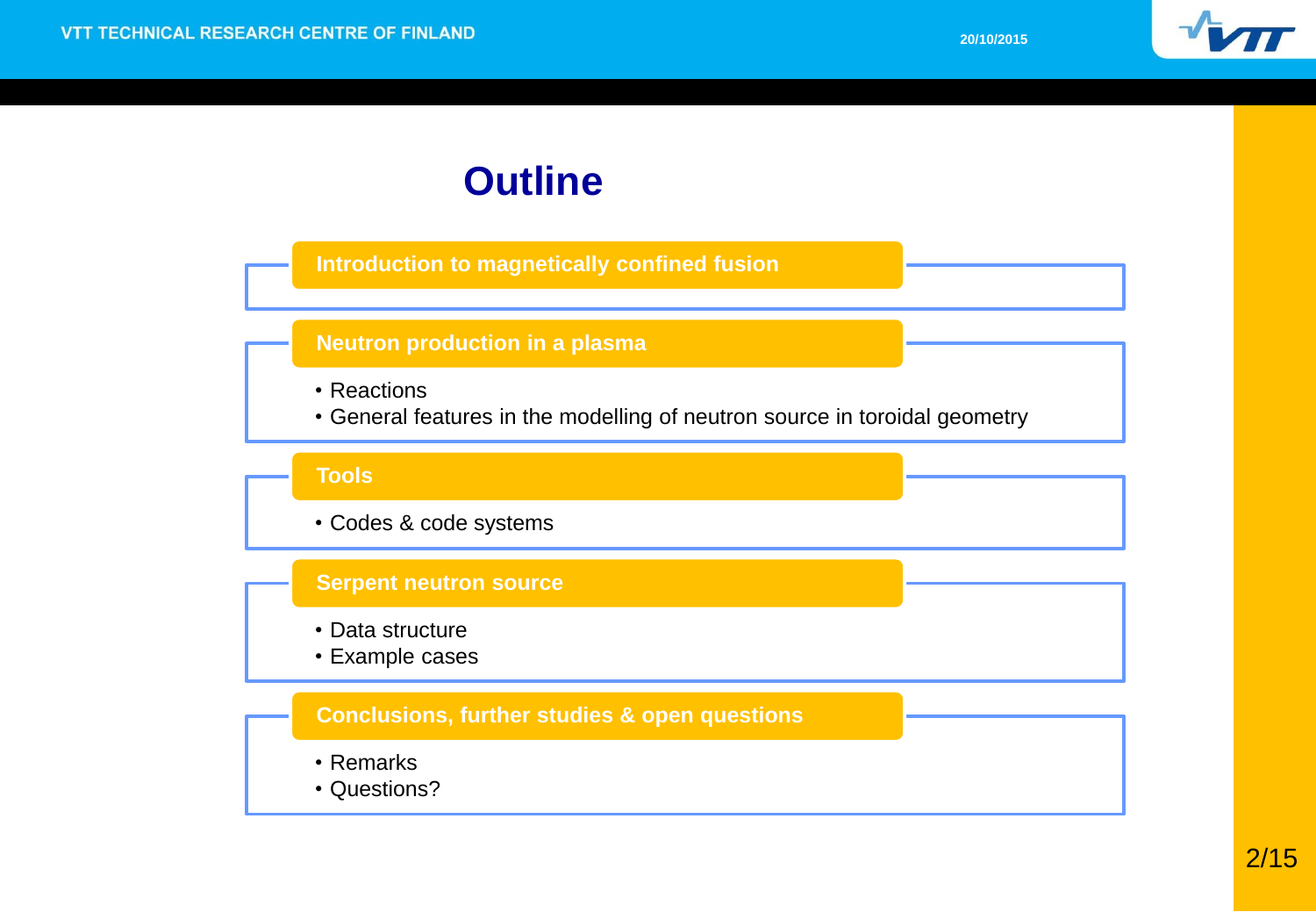

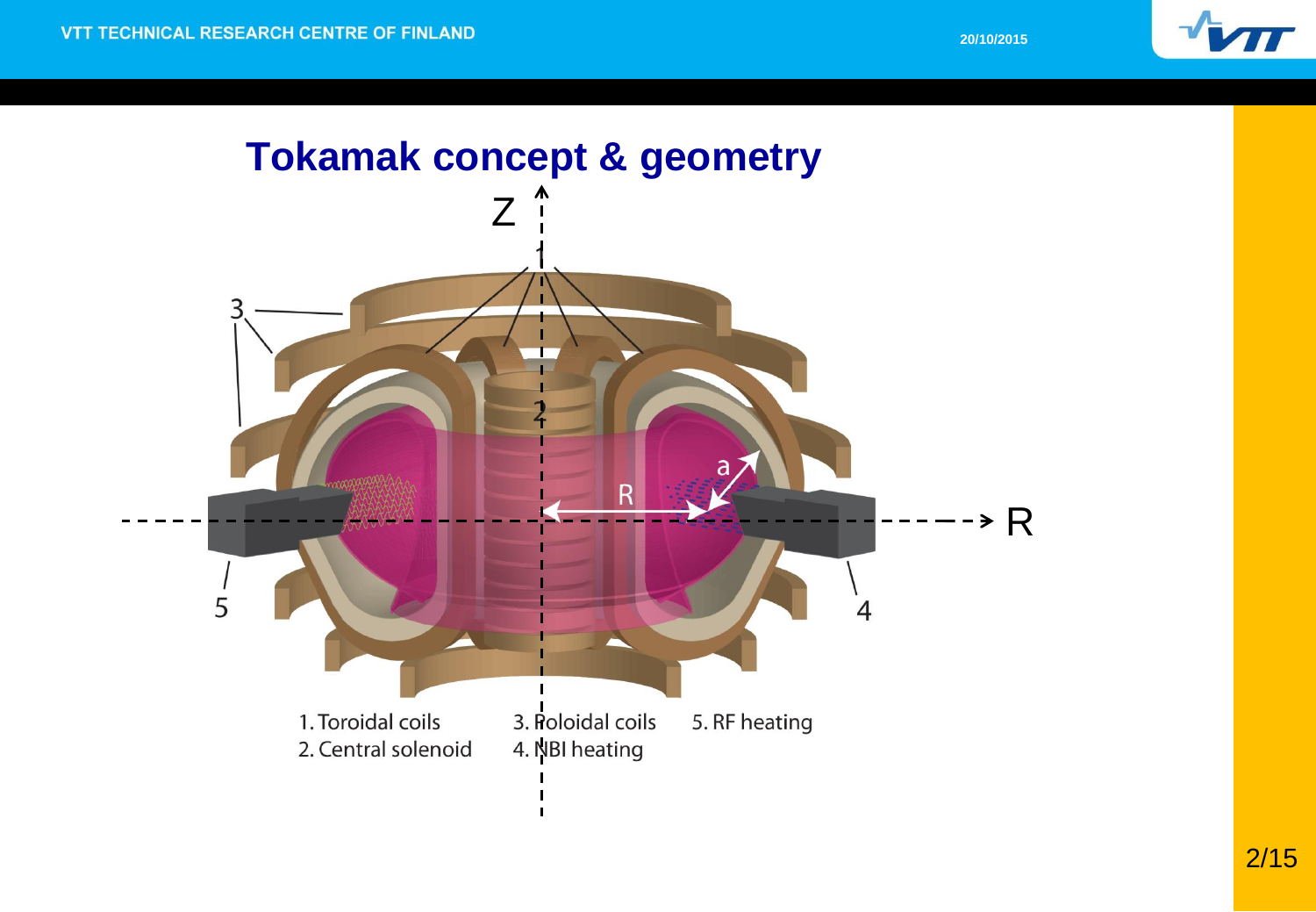

# **Computational fusion neutron source - generally**

Neutron production rate per reaction  $D + D \rightarrow {^3}He + n + 3.27MeV$  $D + T \rightarrow {}^{4}He + n + 17.60MeV$ Different reaction types • Thermal DD • Thermal DT (main plasma, ~1-10 keV) • Fast DD (RF heated and NBI particles ~100 keV-1 MeV) • Fast DT • Thermal-Fast DD • Thermal-Fast DT • Fast-Thermal DT **Neutron is defined: Location Energy Direction**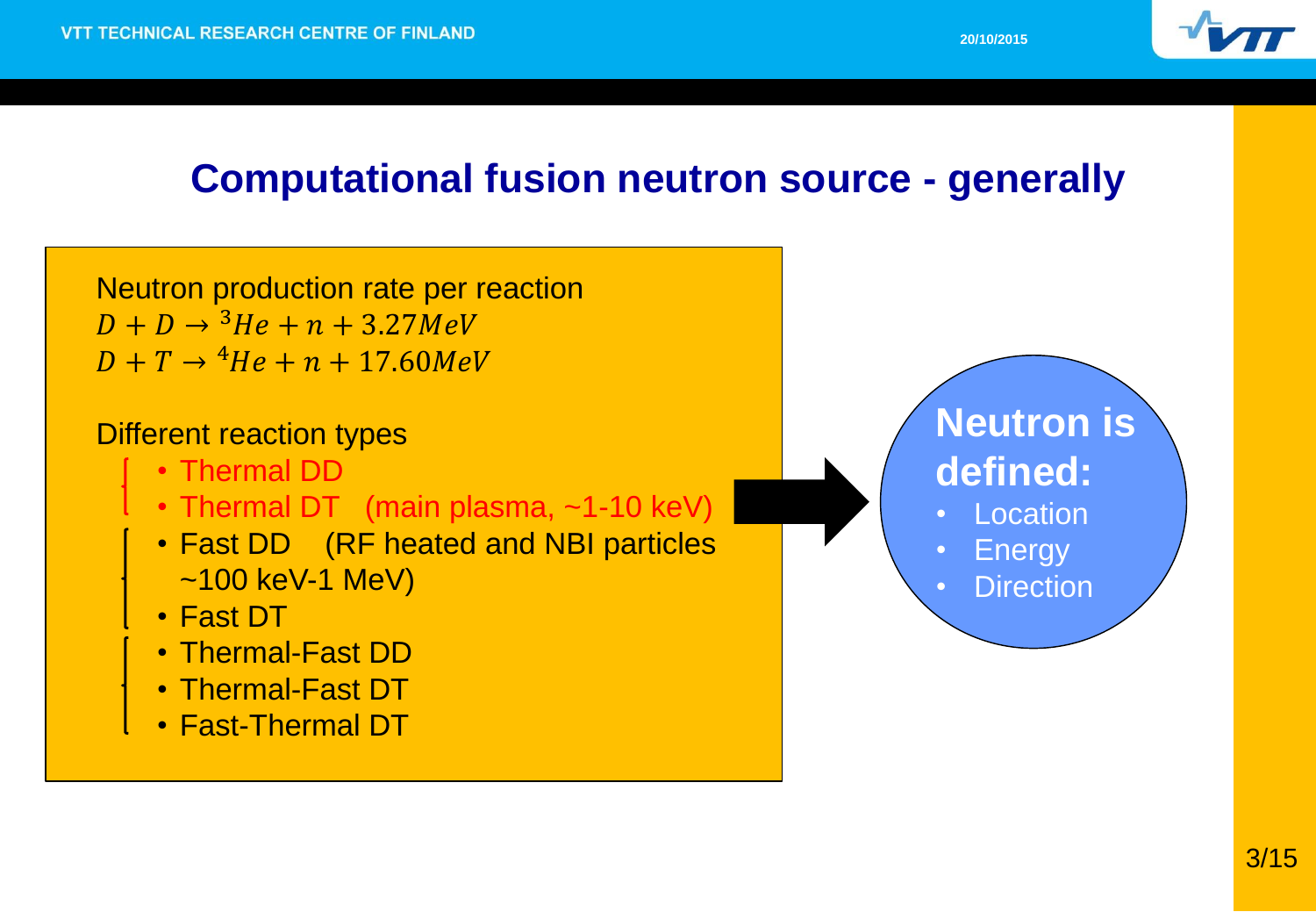

## **Connection between plasma physics and neutronics**



[1] S. Äkäslompolo, O. Asunta, P. Sirén: AFSI Fusion Source Integrator for tokamak fusion reactivity calculations. Under preparation.

[2] J. A. Heikkinen et al. 2001 J. Comput. Phys. 173 527-548.

[3] E.Hirvijoki et al. 2014 Computer Physics Communications 185 1310–1321

[4] S. Wiesen et al. 2008. JET-ITC Report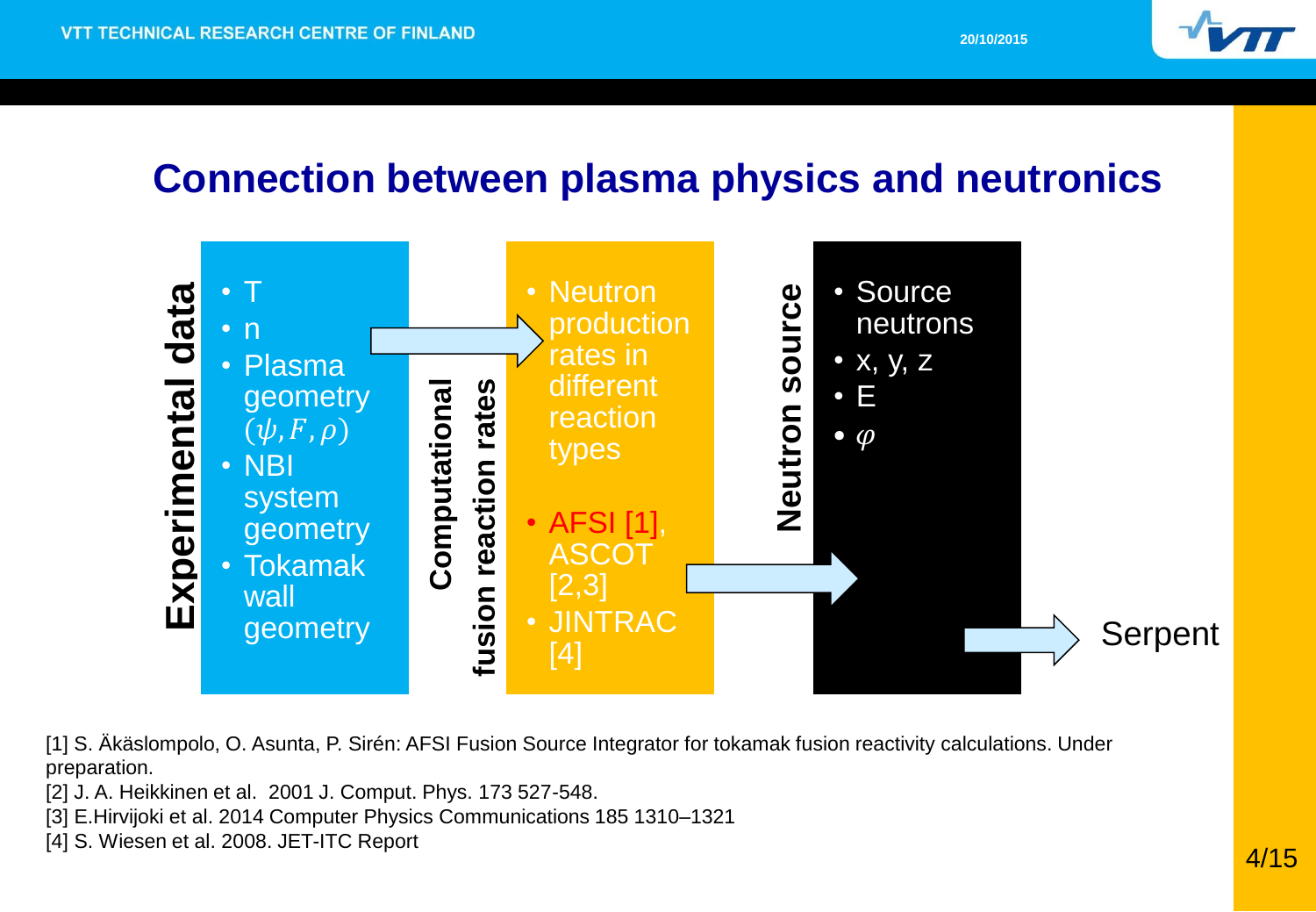

## **Modelling in tokamak geometry**

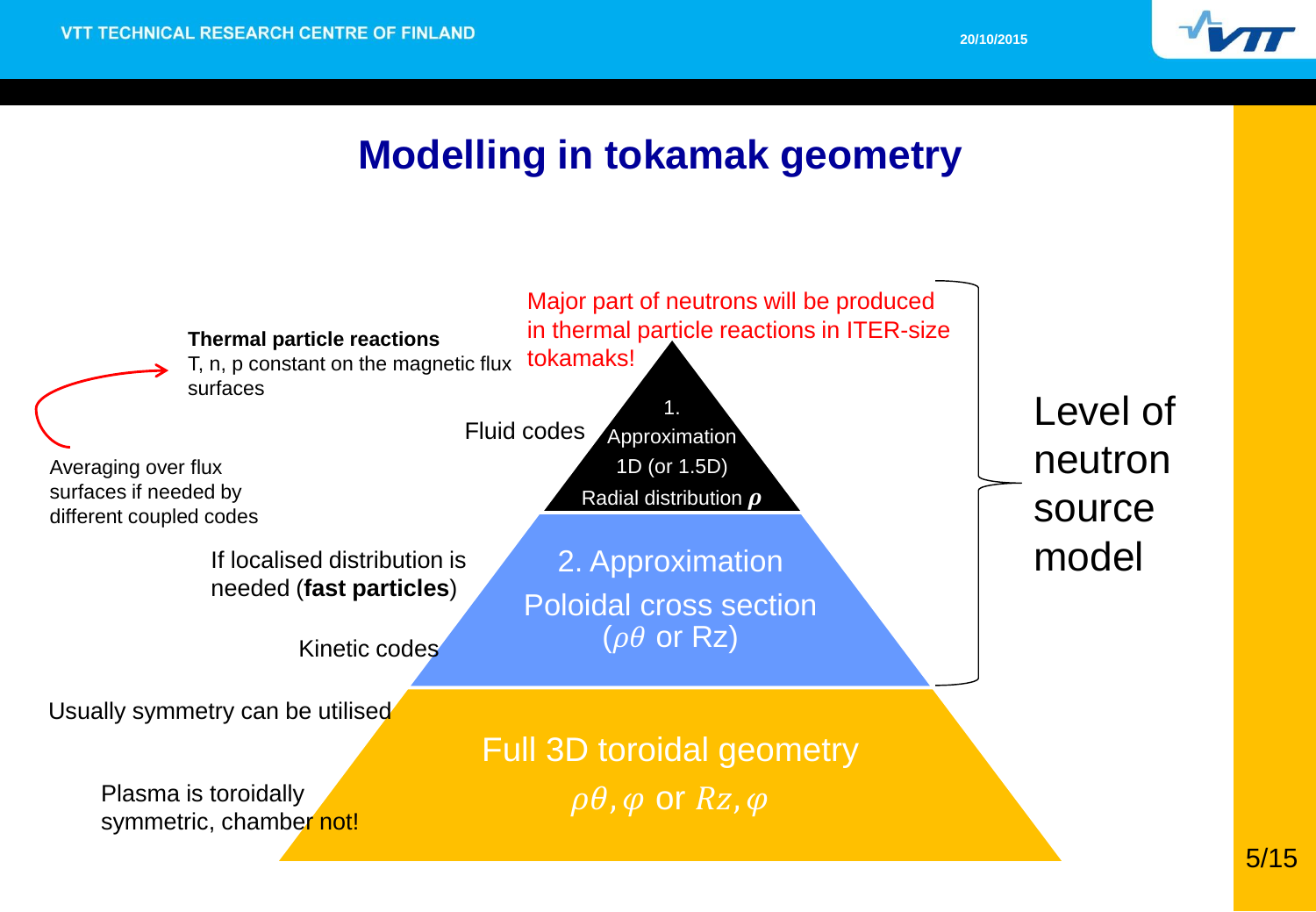

## **Generating of the neutron source - tools**

# **ASCOT** (**A**ccelerated **S**imulation of **C**harged particle **O**rbits in **T**ori)

J. A. Heikkinen et al. 2001 J. Comput. Phys. 173 527-548. E. Hirvijoki et al. 2014 Computer Physics Communications 185 1310–1321

Fast (minority) particle orbit-following MC code Developed 1990- at VTT and Aalto University Powerful and widely used in the analysis (fusion alphas, beam particles) of several fusion devices Coupled to JINTRAC [1] and ETS [2] code package



[2] D. P. Coster et al. 2010. E IEEE Transactions on plasma science 38 9.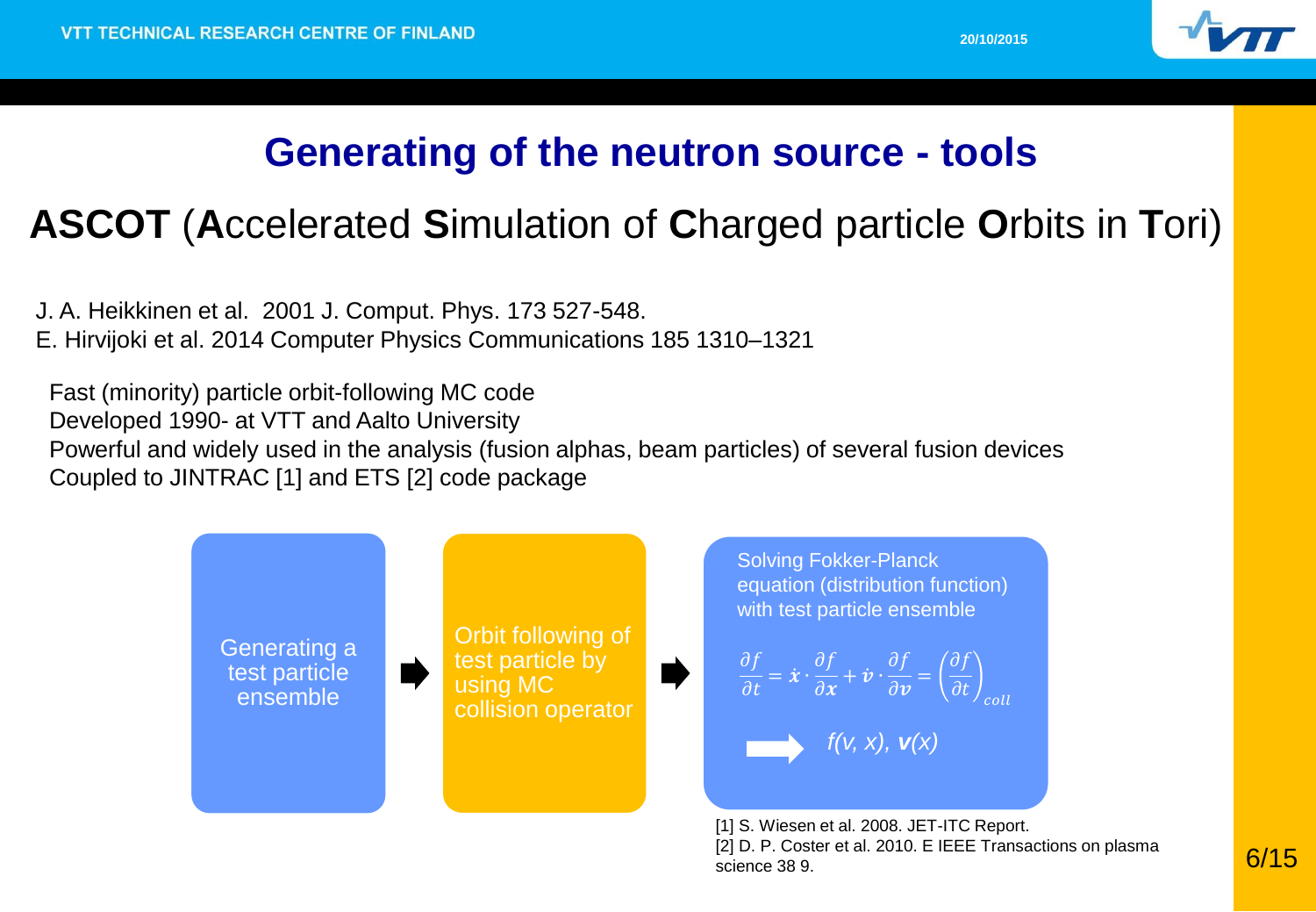

# **AFSI-ASCOT connection – computing of neutron production rates**

### **ASCOT4**

**Input:**  T, n, geometry/equilibrium

### **Output:**

Fast particle distributions  $f_B$ ,  $v_B$ , (beam current density, power depositions…)

**AFSI Fusion Source Integrator for tokamak fusion reactivity calculations**

#### **Input:**

T, n, geometry/equilibrium, fast particle distributions  $f_B$ ,  $v_B$ 

#### **Output:**

Neutron (or alpha particle) production rates

 $R_{ii}$  in different reaction types

 $E_n$ 

Example: Fast-thermal (beam-thermal) particle reaction

$$
\mathbf{R}_{BT} = \iiint_{v_T} \iiint_{v_B} f_T(v_T)(|v_B - v_T|) f_B(v_B)(|v_B - v_T|) dv_T dv_B
$$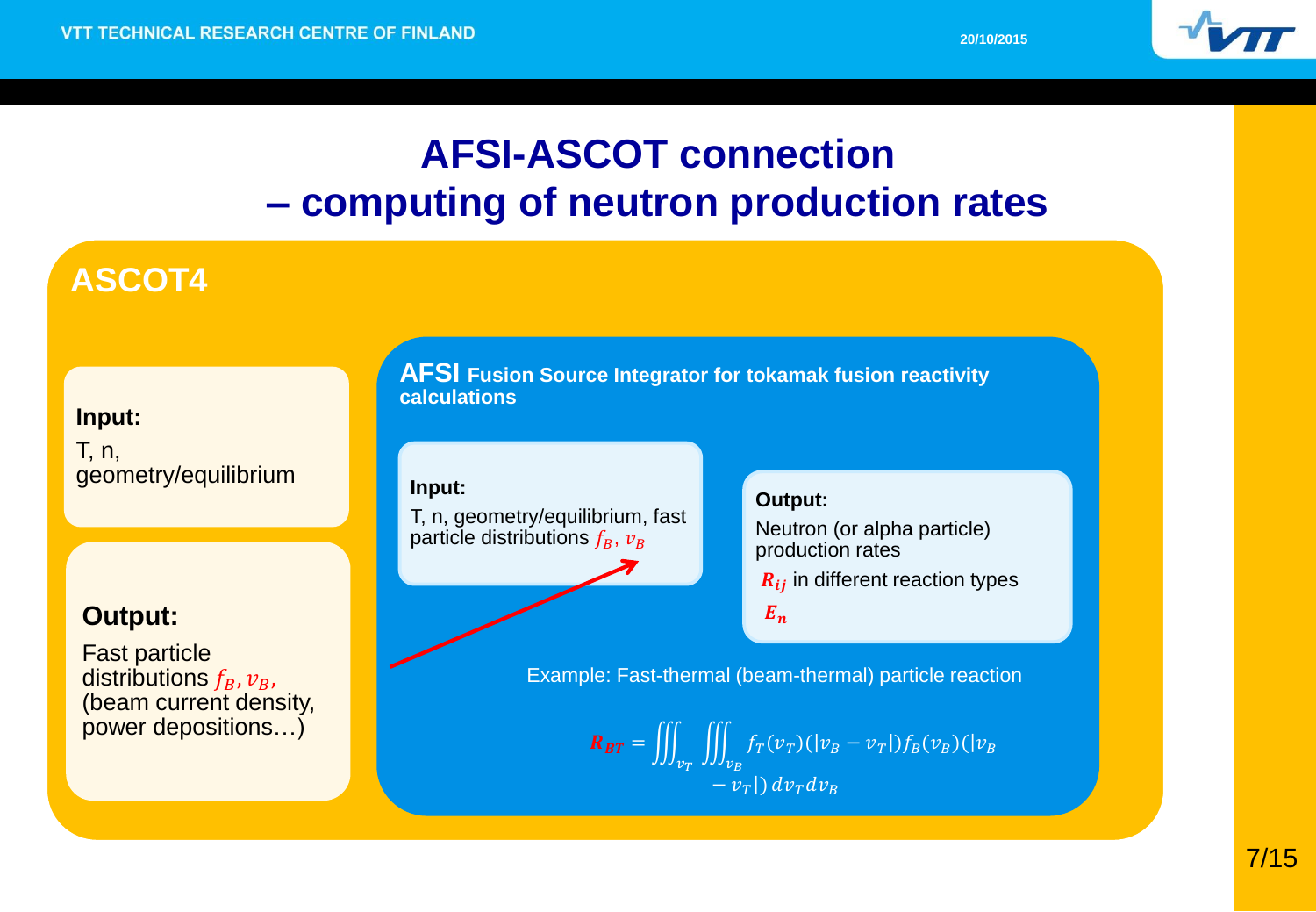

# **AFSI - Further development steps**

# Neutron production rate and energy distribution in 2D for different reaction types

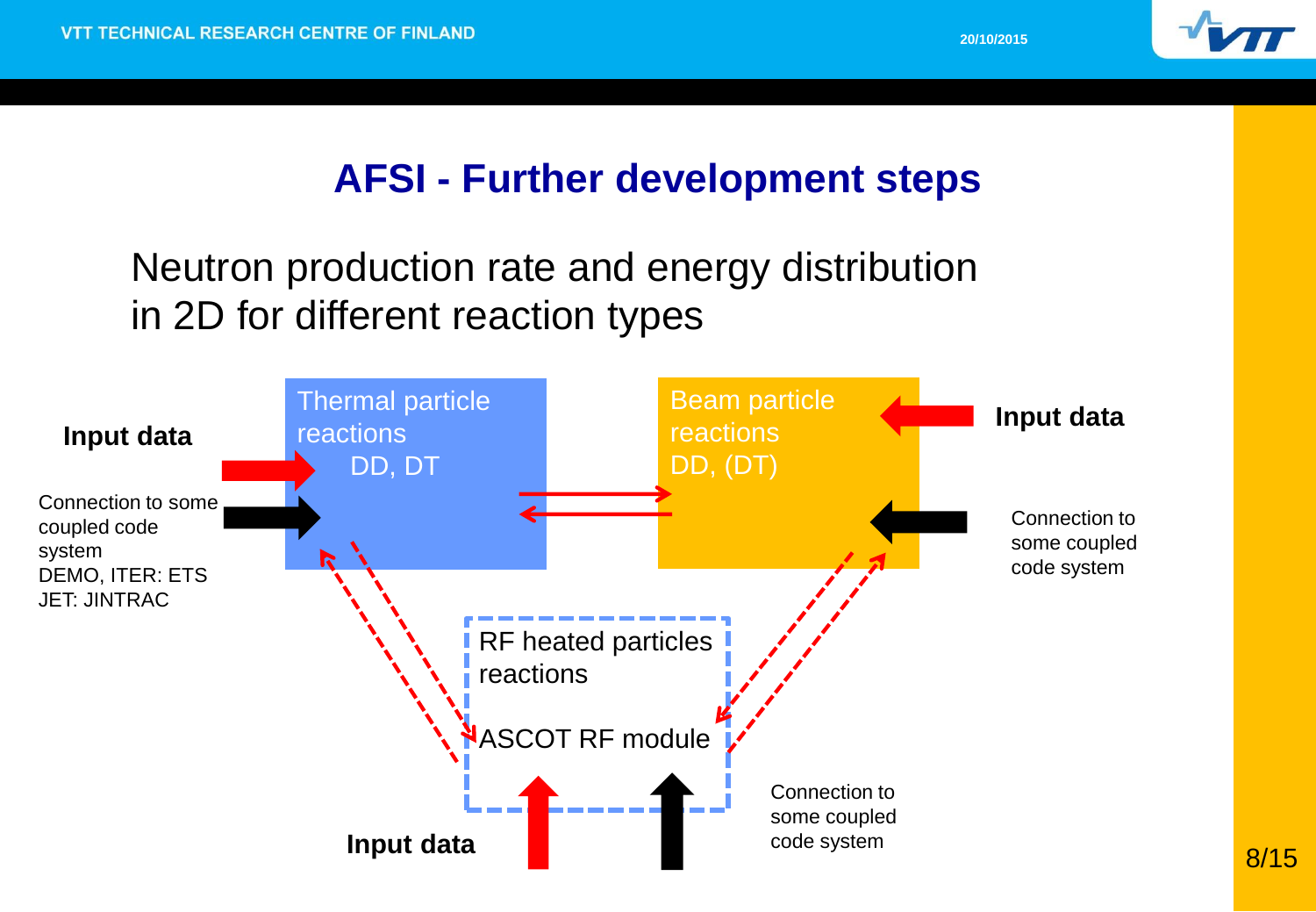

### **Neutron source - geometrical distribution 1/2**



Both of these will be implemented to the neutron source model!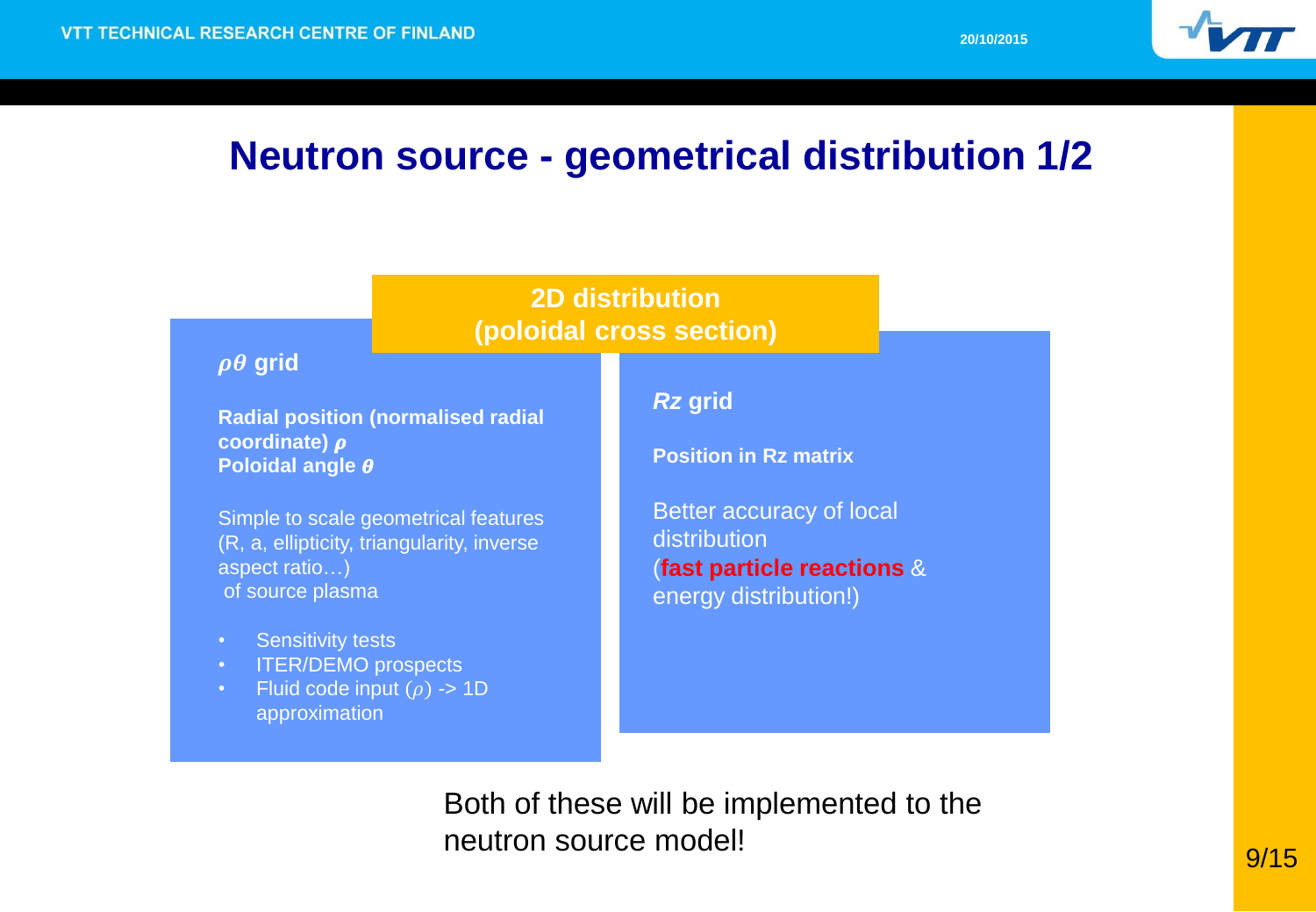

# **Geometrical distribution 2/2**

### **3D distribution**



- Radial position (normalised radial coordinate)  $\rho$ **or R, z**
- Poloidal angle  $\boldsymbol{\theta}$
- Toroidal angle  $\boldsymbol{\varphi}$



Example case: Neutron production in thermal DT reactions in ITER baseline Q=10 plasma with D/T mix (50%/50%) computed by AFSI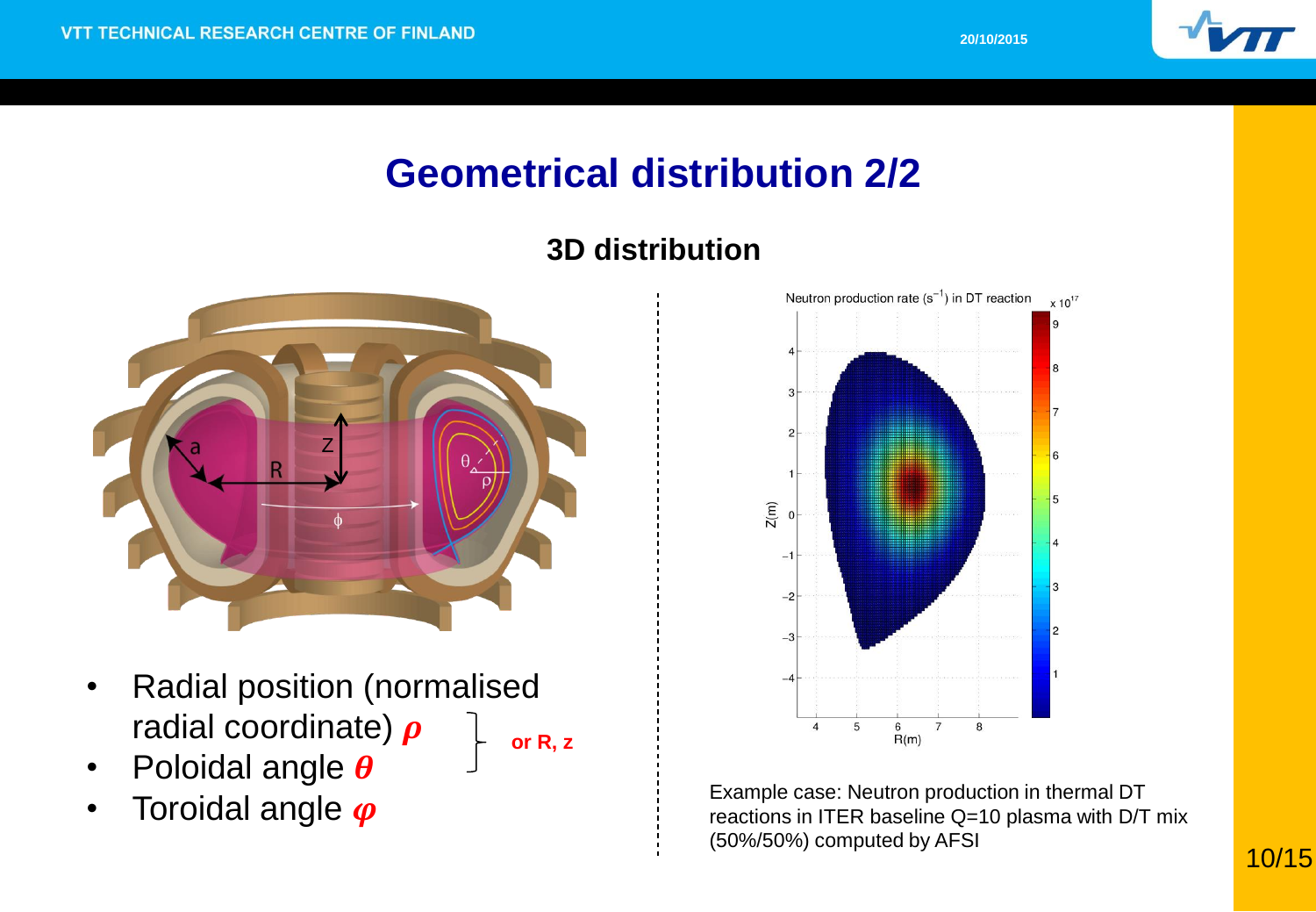

# **Neutron source practically: Defining of probability distributions**

Example cases:

 $JET$  (DT 70/30) #42976 t = 12.3 s (thermal particle reactions) **ITER** (DT 50/50) baseline Q=10 (thermal particle reactions)

- 1. Probability of reaction **DD: 20.44%, DT: 79.56%**
- 2. Probability of radial position  $P_{DD}(\rho) = \frac{n \text{ production rate in DD at } \rho}{total \text{ n production rate in DL}}$ total n production rate in DD  $P_{DT}(\rho) = \cdots$
- 3. Probability of location in the poloidal flux surfaces **isotropic**
- 4. Probability of toroidal angle **isotropic**
- 5. Probability of energy **discrete DD: 2.45 MeV, DT: 14.08 MeV**
- 1. Probability of reaction **DD: 0.3%, DT: 99.7%**
- 2. Probability in Rz grid  $P_{DD}(Rz_i) = \frac{n \text{ production rate in DD}}{total \text{ a production rate in D}}$ total n production rate in DD  $P_{DT}(Rz_i) = \cdots$
- 3. Probability of toroidal angle **isotropic**
- 4. Probability of energy **discrete DD: 2.45 MeV, DT: 14.08 MeV**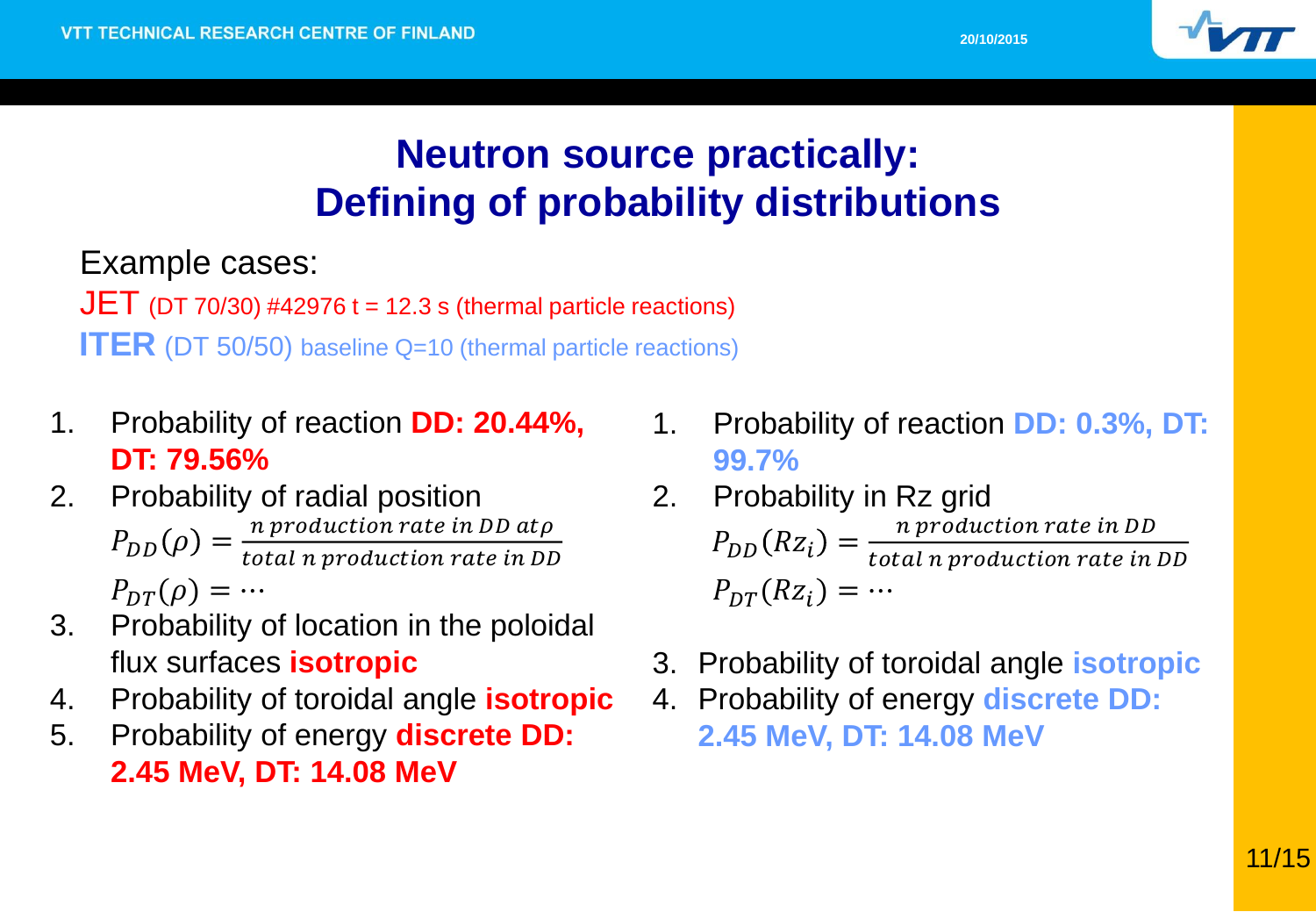

## **Serpent neutron source data structure**

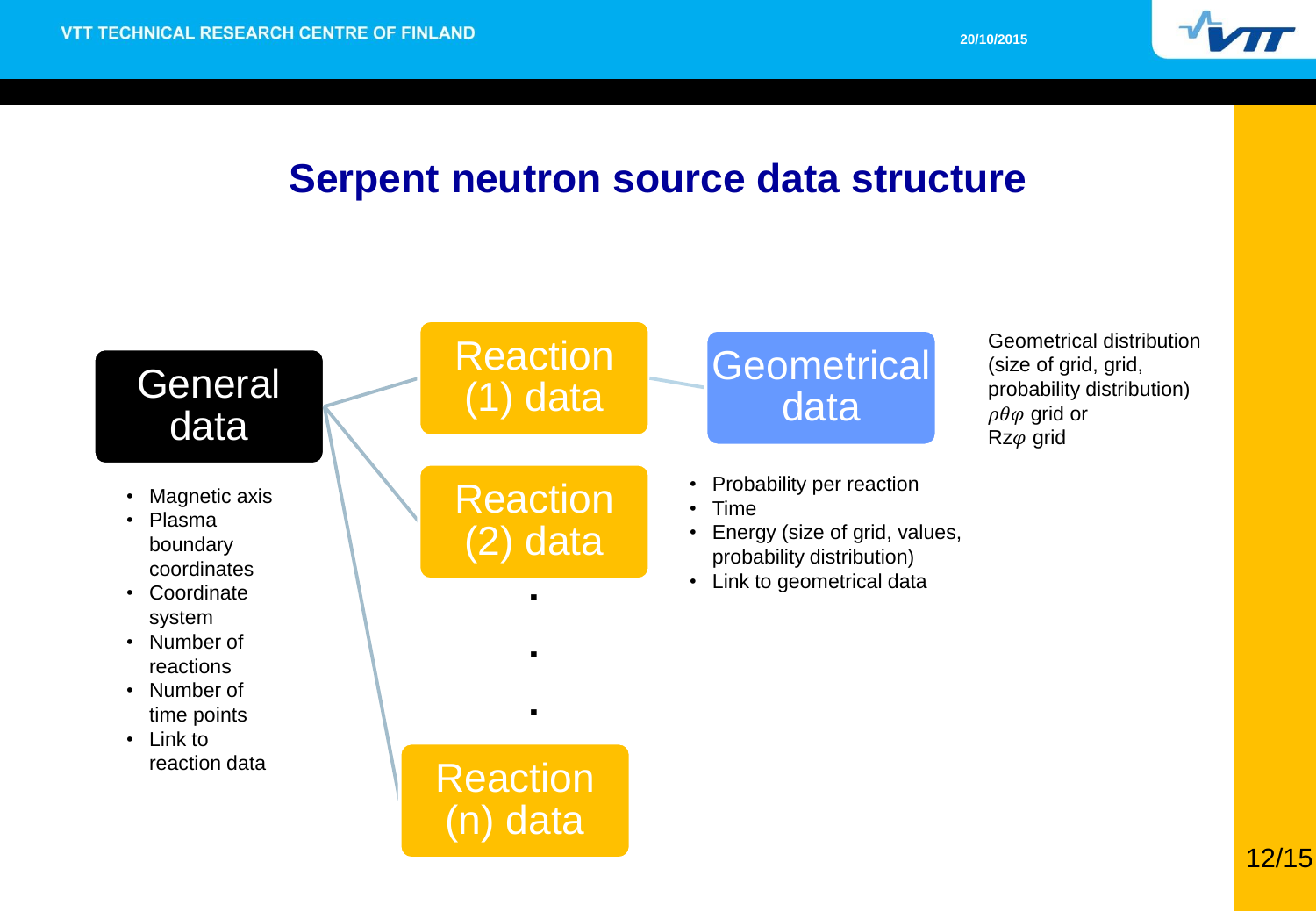

### **Plasma related effects in modelling which could affect neutronics results**



13/15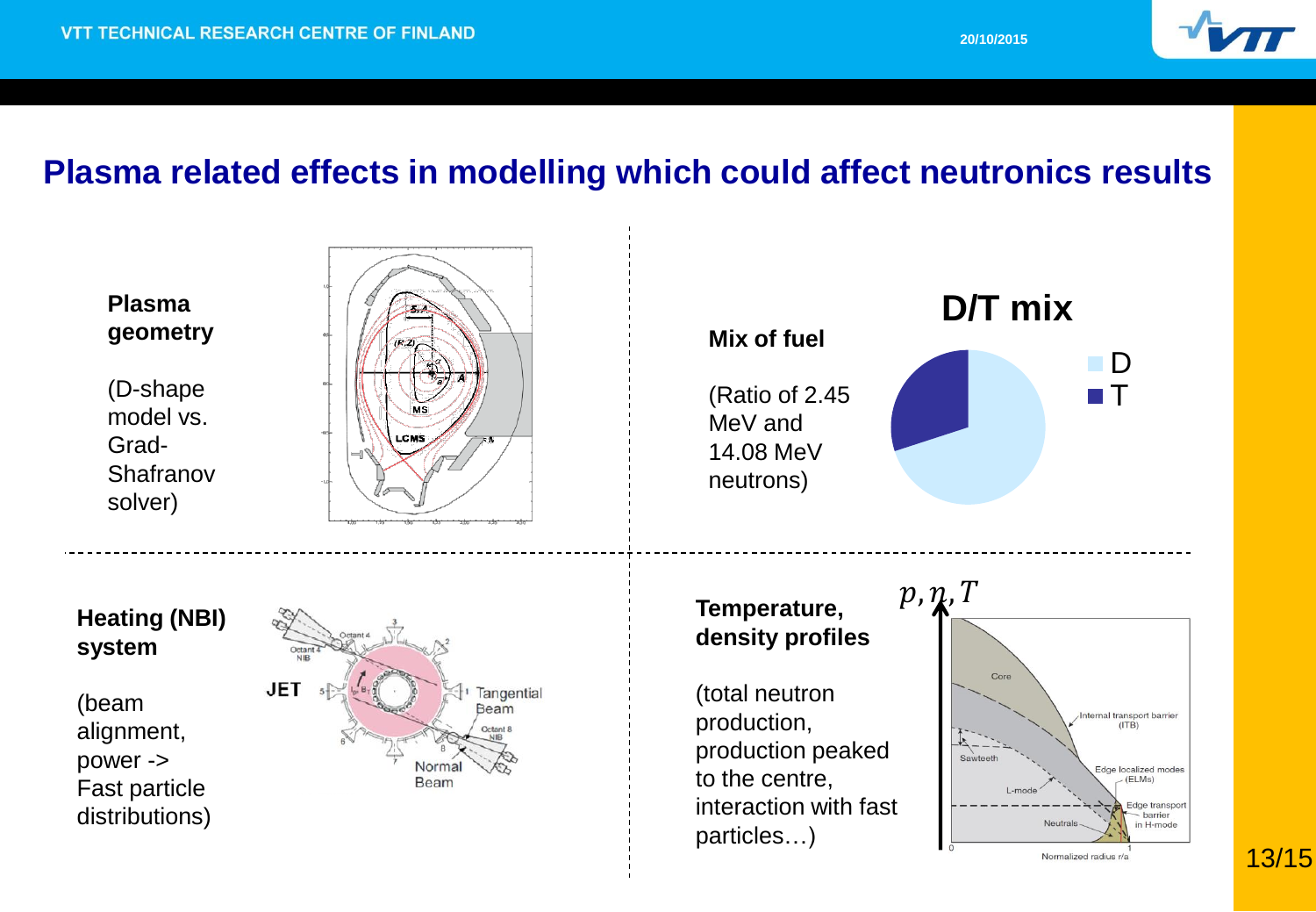

### **Time-dependent neutron source**

Example case: time-independent neutron source Data profiles (n, T) from one time point are used Good approximation in flat-top phase for baseline plasmas

In time-dependent simulations, probabality distributions should be updated

Source is strongly peaked near the magnetic axis in advanced tokamak plasmas

> effect on the neutron energy distribution and the total amount of produced neutrons

**Routines to use time-dependent source are available in Serpent (if data is available)!**